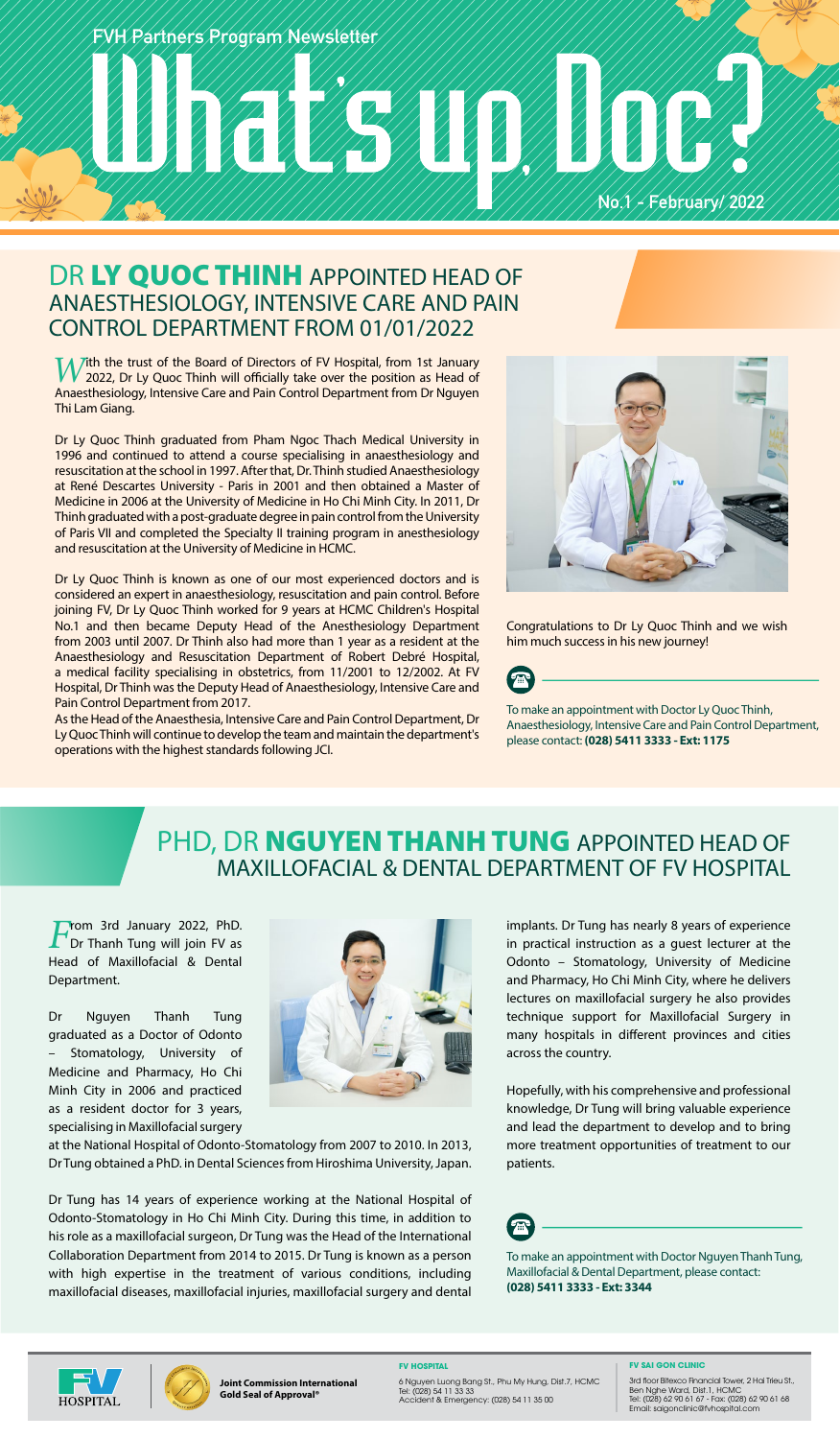

*New Technique For The Treatment Of Refractive Disorders (Myopia, Hypermetropia, Or Astigmatism)*



**F**rom January 2022, FV Ophthalmology & Refractive Surgery Department officially introduces CLEAR technique into the treatment of refractive errors. This method uses lasers for corneal surgery without creating flaps, highly accurate and safe, without discomfort and avoiding causing dry eyes; and especially limiting the risk of post procedure corneal detachment.

CLEAR stands for: Corneal - Lenticule - Extraction for - Advanced - Refraction Correction.

With the CLEAR procedure, the top layers of the cornea remain intact. The laser creates a thin disc-shaped layer (Lenticule) in the middle of the inner parenchyma of the cornea with two cuts. Our surgeon gently removes the tissue (Lenticule) through a small 2 mm incision. With the removal of this parenchyma, the shape of the cornea changes and restores long-term vision.



#### What are the advantages of **CLEAR** Surgery at FV?

- No corneal flap to maximise corneal surface preservation.
- The treatment method by extracting corneal tissue, optimally shortening the surgery time.
- Minimise the risk of dry eyes after refractive surgery.
- CLEAR is generated with Ziemer's Z8 Femtosecond Laser, providing more options for centring and rotation during surgery. The use of Femtosecond Laser creates a small separation line of only 2 mm for safety and accuracy.
- Minimise damage to corneal tissue.
- Less inflammatory response with faster vision recovery time.
- OCT screen display during surgery to help our doctors better view and plan for each type of application.
- Can choose from many different incisions.

#### What is the procedure of **CLEAR** technology?

- Patients have their eyes disinfected and numbed surface before surgery.
- Then the Z8 Femtosecond laser shines through the corneal surface, separating the central core.
- The surgeon will make 2 small cuts (about 2 mm) on the edge of the cornea with the laser, then removes the tissue core through the surgical wound, minimising invasion of the corneal surface.
- The surgery takes about 10-15 minutes. The patient will be given local anaesthetic and will only feel discomfort for a few hours after the surgery.

#### Who should use **CLEAR** technology?

- People aged 18 60 years old.
- Maximum near-sightedness -10 Diop, maximum disturbance 5 Diop. Refraction is stable for at least 6 months (do not increase by more than 0.75 Diop).
- Normal corneal structure (no scarring, not cone-shaped), cornea is not too thin.
- No acute or chronic eye disease such as inflammation, eye injury, retinopathy, cataract.
- People who are not subject to contraindications to refractive surgery.

FV Hospital is also one of the few hospitals in Vietnam with infection control and patient safety procedures that meet international standards, ensuring our patients avoid the risk of cross-infection and feel secure visiting use for treatment during the current pandemic. Infection studies conducted independently at FV continuously since 2017 show that the hospital's surgical wound infection rate is always close to zero.



Please call the Department of Ophthalmology and Refractive Surgery at FV Hospital at **(028) 54 11 33 33 - Ext: 2000** to book an appointment with our specialists.